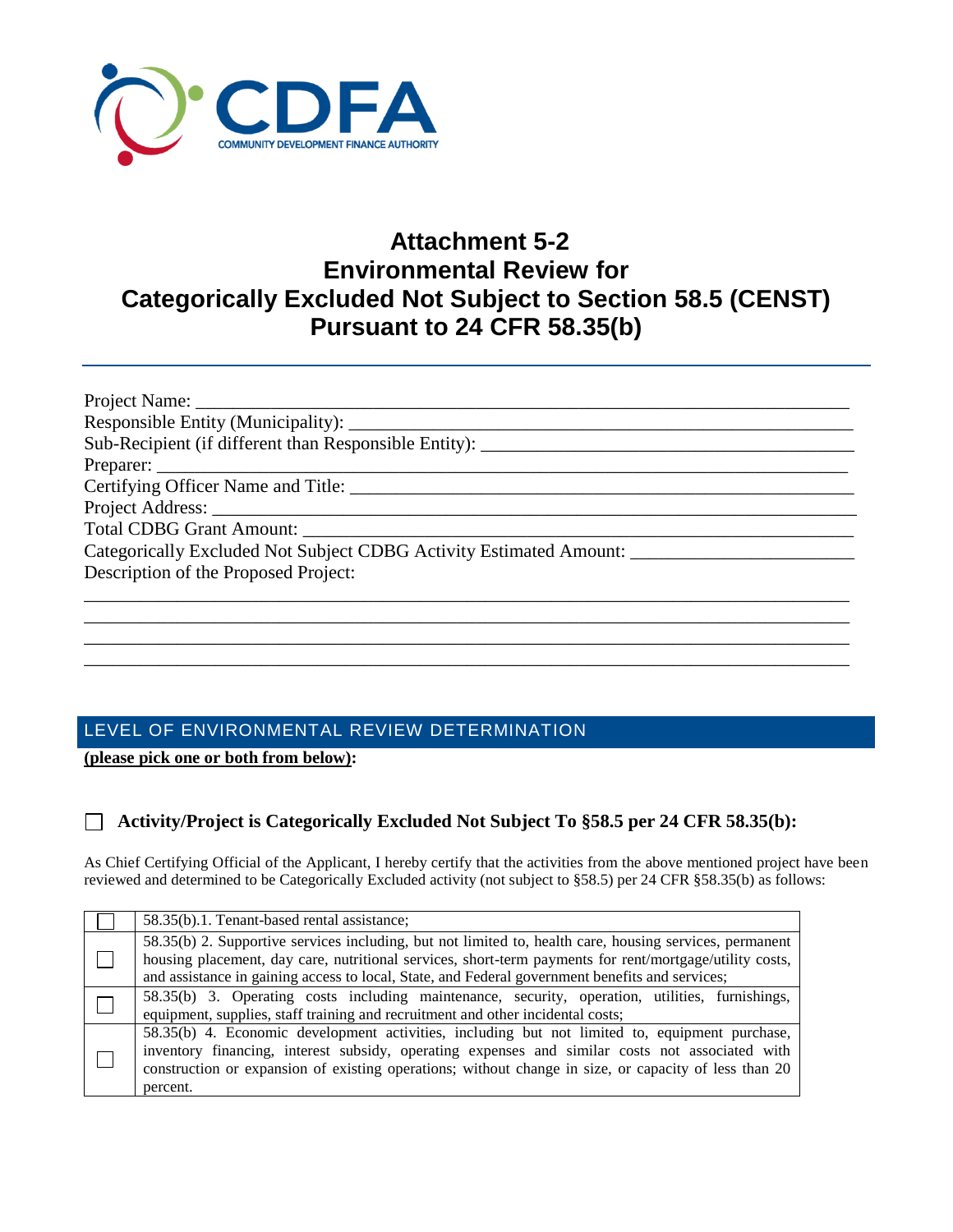| 58.35(b) 5. Activities to assist homebuyers to purchase existing dwelling units or dwelling units under<br>construction, including closing costs and down payment assistance, interest buy-downs, and similar<br>activities that result in the transfer of title.                                                                                   |
|-----------------------------------------------------------------------------------------------------------------------------------------------------------------------------------------------------------------------------------------------------------------------------------------------------------------------------------------------------|
| 58.35(b). 6. Affordable housing pre-development costs including legal, consulting, developer and other<br>costs related to obtaining site options, project financing, administrative costs and fees for loan<br>commitments, zoning approvals, and other related activities which do not have a physical impact.                                    |
| 58.35(b). 7. Approval of supplemental assistance (including insurance or guarantee) to a project<br>previously approved under this part, if the approval is made by the same responsible entity that<br>conducted the environmental review on the original project and re-evaluation of the environmental<br>findings is not required under §58.47. |

## CDBG ENVIRONMENTAL REVIEW [COMPLIANCE CHECKLIST](http://portal.hud.gov/hudportal/documents/huddoc?id=compliance.doc) FOR 24 CFR §58.6

#### **1. §58.6(a) and (b) Flood Disaster Protection Act of 1973, as amended; National Flood Insurance Reform Act of 1994**

*HUD State‐administered assistance through the Community Development Block Grant (CDBG) Program is considered a "formula grant made to States." By law, the restriction on financial assistance for acquisition and construction purposes in special flood hazard areas is not applicable to "formula grants made to States." 24 CFR 58.6(a)(3). Compliance with this section is not applicable for CDBGfinanced projects.*

## **2. §58.6(c) Coastal Barrier Improvement Act, as amended by the Coastal Barriers Improvement Act of 1990 (16 U.S.C. 3501) Not Applicable** *Please Move on to the next section CDFA 11/13/14.*

*Per FEMA's and the US Fish & Wildlife Service's web sites; New Hampshire does not have designated Coastal Barrier Resource System areas/communities. (Per Federal Consistency Coordinator, New Hampshire Costal Program DES 11/13/2014).* 

## **3. §58.6(d) Runway Clear Zones and Clear Zones [24 CFR §51.303(a) (3)]**

- a. Is your project located near Concord, Manchester or Portsmouth Airports?  $Yes \Box No \Box$ **If No**, compliance with this section is complete. **If Yes**, continue below.
- b. Does the project involve the sale or purchase of existing property?  $Yes \Box No \Box$ **If No**, compliance with this section is complete. **If Yes**, continue below.
- c. Is the project located within 2,500 feet of the end of a civil airport runway (Civil Airport's Runway Clear Zone) or within 15,000 feet of the end of a military runway (Military Airfield's Clear Zone)?